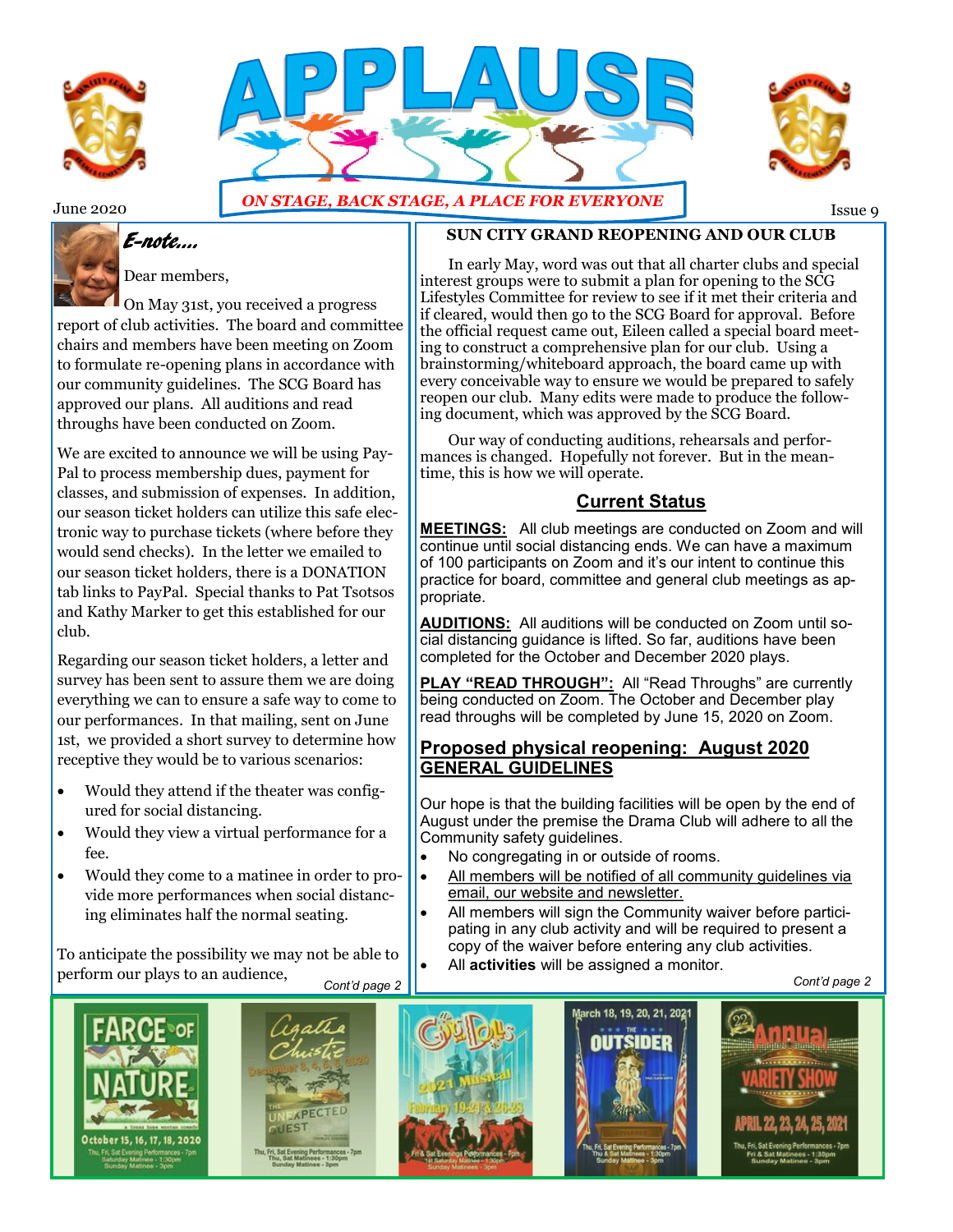

# E-note….cont'd

we have formed a Filming and Streaming Ad hoc Committee.

Earle Greenberg, Larry Dirkson, Patrick Watts, Bob Nix and Jeff Martini will work on the technical aspects. We are looking into live filming using a 3-camera process to film a play for live streaming or delayed delivery.

Jeff Martini and Pat Halon will develop creative material for Zoom performances.

Gerry and David Seaburg will be responsible for all materials relating to the Cabaret Players.



We expanded our Care **Program**, headed by Sandy Greenberg. Cur-

rently when there is a member who is ill or going through a difficult time, we send a card from the club and if permissible, announce it to the members. Sometimes a little more is needed, and so we have created "The Understudies", a program to help with meals, transportation, etc. for members.

Sandy found a wonderful program that takes care of scheduling, and is free to use called *Mealtrain.*

For over 20 years, The Grandettes have been an integral part of Sun City Grand. They are an important part of the Drama Club, and their growth and success is our growth and success. We recently held our first session with our dancers via Zoom to brainstorm planning the future of performance dance. We will continue to meet to refine and create a plan, and publish to the club.

We have formed a new Sponsorship Committee. AD Hoc members are: John Nerdahl, Jeff Martini, Pamela Kohnen and Anne Cohen. This group is newly formed, and a chair and permanent team has not yet been established**.** 

John Nerdahl is gathering data and defining the scope of the project, but the intent is to gain sponsorships (financial commitment) from businesses or colleges/ performing arts schools to support a scholarship program for Drama Students or Students of the Arts, especially focused on the technical disciplines.

I hope you are excited to hear of these projects and initiatives we have accomplished. I am so thankful for all the time and efforts so many of you have selflessly given to our club. We are still moving forward, and we can still look forward to our future.

**Reopening (**cont'd)

We will follow all guidelines prescribed by the SCG Board directives concerning safety measures during the Coronavirus epidemic and have designated monitors to ensure compliance.

#### **Specific Club Activities and Social Distancing Guidelines**

**REHEARSALS:** Proposed start dates are August 24, 2020 for the October play, and Sept. 21 or 28, 2020 for the December play. Rehearsal space will be in the Cimarron Aerobics Room and the Adobe Aerobics Room. This is our normal practice.

• No congregating in or outside of rooms.

• Each rehearsal space allows for social distancing actors at least 6 feet apart.

All of our rehearsal spaces are adequate to provide social distancing for 10 -16 people (Stage and Sagebrush room, Adobe aerobic studio, Cimarron aerobics room.)

• Each rehearsal will be limited to the essential participants: actors, director, producer, stage manager, and technical crew as necessary.

All club members coming into the rehearsal space will have their temperatures taken before participating. We'll use a forehead non-touch thermometer (Yonkers Manufacturing).

• Masks and hand sanitizer will be used by actors, crew, directors and tech personnel.

• Disposable gloves will be used if required by SCG Board directives.

### **Other Protocols:**

• Prop person will wear disposable gloves to place props - only the prop person shall handle any props.

• Sanitize all props

• Only actors and necessary persons in scene will be present, **no visitors admitted**.

No sharing of scripts pens and pencils or personal props.

• Personal items to remain in the owner's possession, including water bottles, etc.

Reminder signs: social distancing, masks required.

• All door handles will be wiped down after any entrance or exits.

• Wipe down chairs used with sanitizer.

### **Future Auditions:**

Future auditions for shows scheduled for 2021 will be handled with the same protocol as rehearsals.

We will submit a Phase 2 and 3 Plan concerning Cabaret Players, Dance and Tech week and performances at a later date once the Association Board and CAM management has formulated a policy on performances.

Eileen